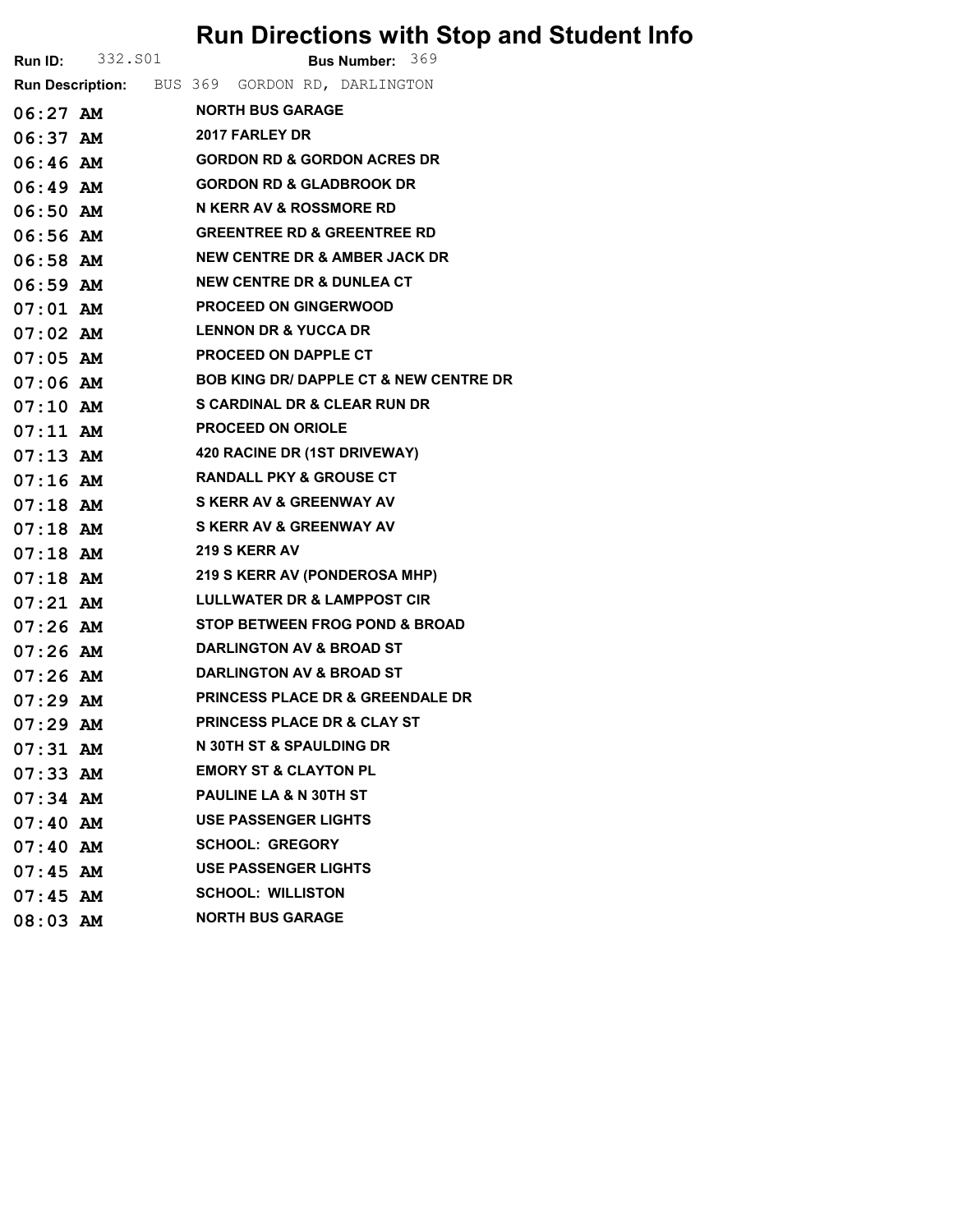**Run ID:** 332.S02 **Bus Number:** 381 Run Description: BUS 381 CASTLE HAYNE, DOWNTOWN, GREENFIELD 06:53 AM NORTH BUS GARAGE 07:06 AM PROCEED ON ROCKHILL RD 07:07 AM APPLE RD & STONEY RD 07:07 AM APPLE RD & STONEY RD 07:13 AM CASTLE HAYNE RD & HANOVER LAKES 07:20 AM KING ST & LIVERPOOL ST 07:20 AM KING ST & LIVERPOOL ST 07:22 AM N 11TH ST & HALL ST 07:23 AM N 11TH ST & CAMPBELL ST 07:26 AM N 6TH ST & NIXON ST 07:26 AM N 6TH ST & NIXON ST 07:27 AM N 8TH ST & HANOVER ST 07:29 AM N 10TH ST & CHESTNUT ST 07:29 AM N 10TH ST & CHESTNUT ST 07:33 AM GREENFIELD ST & S 14TH ST 07:34 AM GREENFIELD ST & S 12TH ST 07:35 AM GREENFIELD ST & PINECREST PKY 07:36 AM S4TH ST & MARSTELLAR ST 07:36 AM S4TH ST & MARSTELLAR ST 07:38 AM S 9TH ST & MEARES ST 07:38 AM S 9TH ST & MEARES ST 07:39 AM S 8TH ST (BETWEEN DAWSON & WOOSTER) 07:41 AM USE PASSENGER LIGHTS 07:41 AM SCHOOL: GREGORY 07:45 AM USE PASSENGER LIGHTS 07:45 AM SCHOOL: WILLISTON 08:03 AM NORTH BUS GARAGE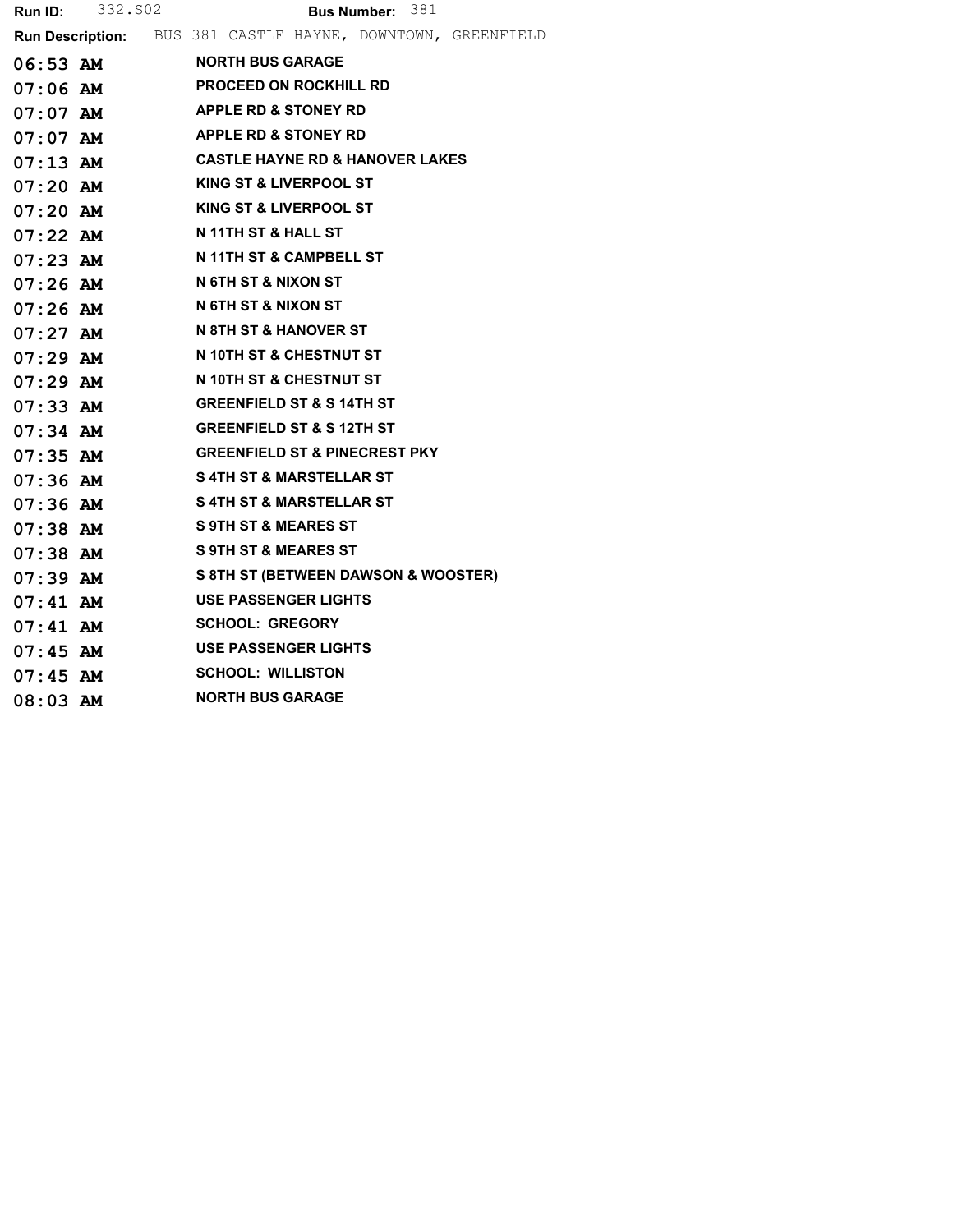|            | <b>Run ID:</b> 332.503 | <b>Bus Number:</b> $458$                               |
|------------|------------------------|--------------------------------------------------------|
|            |                        | Run Description: BUS 458 HANOVER LANDING, FOREST HILLS |
|            | 06:49 AM               | <b>MAIN BUS GARAGE</b>                                 |
|            | $06:49$ AM             | <b>102 BUS GARAGE DR</b>                               |
|            | 06:56 AM               | <b>CANTERBURY RD &amp; HAWTHORNE PL</b>                |
| 07:02 AM   |                        | S 16TH ST & LITTLE JOHN CIR                            |
|            | $07:04$ AM             | PROCEED ON MEDICAL CENTER DR                           |
| 07:08 AM   |                        | <b>OLEANDER DR &amp; COLUMBUS CIRCLE</b>               |
| 07:11 AM   |                        | <b>COLONIAL DR &amp; CONFEDERATE DR</b>                |
|            | $07:14$ AM             | <b>MERCER AV &amp; WAKEFIELD RD</b>                    |
| $07:17$ AM |                        | <b>S KERR AV &amp; PATRICK AV</b>                      |
| $07:17$ AM |                        | <b>S KERR AV &amp; PATRICK AV</b>                      |
|            |                        | 07:18 AM 522 S KERR AV(CANDLEWYCK)                     |
|            |                        | 07:18 AM 522 S KERR AV (CANDLEWYCK)                    |
|            |                        | 07:18 AM SKERR AV & HOGGARD DR                         |
| 07:23 AM   |                        | <b>HAWTHORNE DR &amp; PARK AV</b>                      |
|            | $07:24$ AM             | <b>WRIGHTSVILLE AV &amp; OAKLEAF DR</b>                |
| $07:27$ AM |                        | <b>WRIGHTSVILLE AV &amp; N 48TH ST</b>                 |
| 07:28 AM   |                        | <b>PROCEED ON OLEANDER</b>                             |
|            |                        | 07:31 AM 39TH ST & WRIGHTSVILLE AV(BY SALON)           |
| 07:31 AM   |                        | <b>WRIGHTSVILLE AV &amp; 41ST ST</b>                   |
| $07:33$ AM |                        | <b>WILSHIRE BLV &amp; MONTCLAIR DR</b>                 |
|            | 07:33 AM               | <b>WILSHIRE BLV &amp; DOWNEY BRANCH LA</b>             |
| $07:34$ AM |                        | <b>HANOVER LANDING</b>                                 |
| $07:34$ AM |                        | 3400 WILSHIRE BLV( HANOVER LANDING)                    |
|            | 07:36 AM               | <b>WRIGHTSVILLE AV &amp; CREEK APTS</b>                |
| 07:36 AM   |                        | <b>WRIGHTSVILLE AV &amp; KENT ST</b>                   |
| $07:37$ AM |                        | <b>S 19TH ST &amp; CASTLE ST</b>                       |
| $07:37$ AM |                        | S 19TH ST & CASTLE ST                                  |
| $07:40$ AM |                        | <b>USE PASSENGER LIGHTS</b>                            |
| $07:40$ AM |                        | <b>SCHOOL: GREGORY</b>                                 |
| $07:45$ AM |                        | <b>USE PASSENGER LIGHTS</b>                            |
| $07:45$ AM |                        | <b>SCHOOL: WILLISTON</b>                               |
| $07:55$ AM |                        | <b>MAIN BUS GARAGE</b>                                 |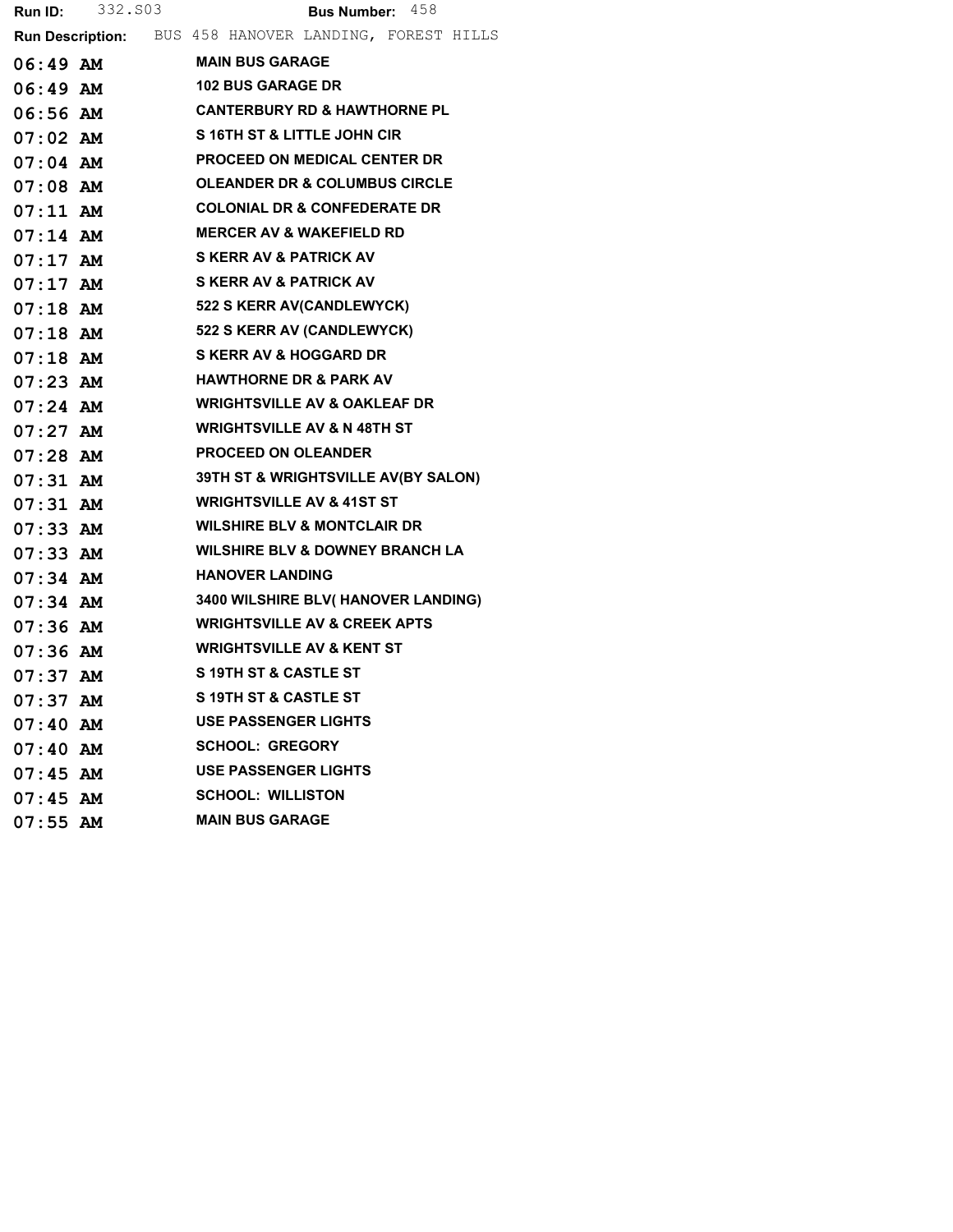|            | <b>Run ID:</b> 332.804 |                                | Bus Number: 440                                          |  |
|------------|------------------------|--------------------------------|----------------------------------------------------------|--|
|            |                        |                                | <b>Run Description:</b> BUS 440 DAVIE, RUTLEDGE, CALHOUN |  |
| $07:27$ AM |                        | <b>BUS GARAGE</b>              |                                                          |  |
| $07:29$ AM |                        |                                | <b>MARION DR &amp; CALHOUN DR</b>                        |  |
| $07:29$ AM |                        |                                | <b>MARION DR &amp; CALHOUN DR</b>                        |  |
| $07:30$ AM |                        |                                | <b>RUTLEDGE DR &amp; GRAHAM ST</b>                       |  |
| $07:30$ AM |                        |                                | <b>RUTLEDGE DR &amp; GRAHAM ST</b>                       |  |
| $07:30$ AM |                        | <b>VANCE ST &amp; DAVIE DR</b> |                                                          |  |
| $07:30$ AM |                        | <b>VANCE ST &amp; DAVIE DR</b> |                                                          |  |
| $07:38$ AM |                        |                                | <b>PROCEED ON CASTLE ST</b>                              |  |
| $07:40$ AM |                        |                                | <b>USE PASSENGER LIGHTS</b>                              |  |
| $07:40$ AM |                        | <b>SCHOOL: GREGORY</b>         |                                                          |  |
| $07:45$ AM |                        |                                | <b>USE PASSENGER LIGHTS</b>                              |  |
| $07:45$ AM |                        | <b>SCHOOL: WILLISTON</b>       |                                                          |  |
| $07:55$ AM |                        | <b>MAIN BUS GARAGE</b>         |                                                          |  |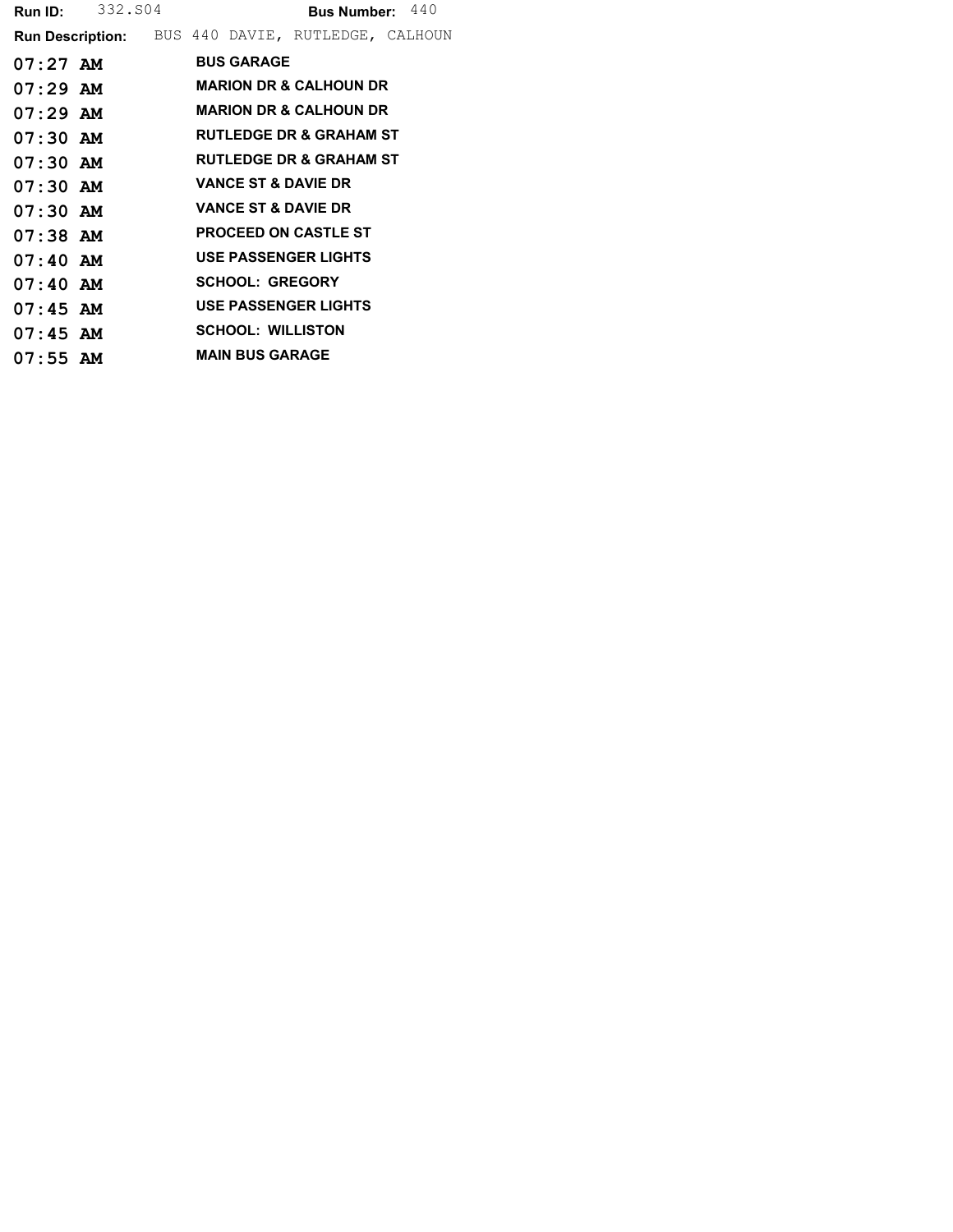|                       | <b>Run ID:</b> 332.805 | <b>Bus Number: 432</b>                              |
|-----------------------|------------------------|-----------------------------------------------------|
|                       |                        | Run Description: BUS 432 THE PINES, COLLEGE RD      |
|                       | 06:44 AM               | <b>BUS GARAGE</b>                                   |
|                       | $06:47$ AM             | <b>CAROLINA BEACH RD &amp; SOLID HOLLOW LA</b>      |
|                       | 06:48 AM               | 3960 INDEPENDENCE BLV( HAWTHORNE @ INDY             |
| 06:48 AM              |                        | 3960 INDEPENDENCE BLV(INDY WEST APTS)               |
|                       | 06:49 AM               | <b>INDEPENDENCE BLV &amp; RIVER FRONT PL</b>        |
| 06:51 AM              |                        | TURN AROUND ON RIVER FRONT PL                       |
| $06:53$ AM            |                        | <b>ECHO FARMS BLV &amp; APPLETON WY</b>             |
|                       | 06:57 AM               | TRAFFIC CIRCLE AT APPLETON WY & APPLETON            |
| $06:57$ AM            |                        | <b>TRAFFIC CIRCLE AT APPLETON WY &amp; APPLETON</b> |
| $07:00$ AM            |                        | <b>CHIPPENHAM/ASHLEY PARK DR &amp; ST ANDREWS</b>   |
| $07:01$ $\mathbf{AM}$ |                        | <b>ST ANDREWS DR &amp; WOODSTOCK DR</b>             |
| $07:05$ AM            |                        | <b>S COLLEGE RD &amp; ABACO</b>                     |
| $07:05$ AM            |                        | <b>S COLLEGE RD &amp; PRIOR DR</b>                  |
| $07:09$ $\mathbf{AM}$ |                        | <b>MARQUETTE DR &amp; NORMANDY DR</b>               |
| $07:12$ $\,$ $\rm AM$ |                        | <b>PROCEED ON SILVER LAKE</b>                       |
| $07:13$ AM            |                        | <b>CAROLINA BEACH RD &amp; ROYAL PALMS MHP</b>      |
| $07:16$ AM            |                        | TURN AROUND @ WALMART                               |
| $07:18$ AM            |                        | <b>CAROLINA BEACH RD &amp; SANDLAPPER WY</b>        |
| $07:18$ AM            |                        | <b>CAROLINA BEACH RD &amp; WINDING BRANCHES DR</b>  |
| $07:19$ AM            |                        | <b>CAROLINA BEACH RD &amp; FAIRVIEW DR</b>          |
| 07:24 AM              |                        | <b>MIDLAND DR &amp; ST NO 2</b>                     |
| $07:24$ AM            |                        | <b>MIDLAND DR &amp; ST NO 2</b>                     |
| $07:26$ AM            |                        | <b>CAROLINA BEACH RD &amp; GALLEY LA</b>            |
| 07:26 AM              |                        | <b>CAROLINA BEACH RD &amp; GALLEY LA</b>            |
| $07:27$ AM            |                        | <b>SHIPYARD BLV &amp; CONSTITUTION BLV</b>          |
| $07:27$ AM            |                        | <b>SHIPYARD BLV &amp; CONSTITUTION BLV</b>          |
| $07:28$ AM            |                        | S 17TH ST & CADFEL CT                               |
| $07:28$ AM            |                        | <b>S17TH ST &amp; CADFEL CT</b>                     |
| $07:29$ AM            |                        | <b>PROCEED ON INDEPENDENCE</b>                      |
| $07:33$ AM            |                        | <b>PROCEED ON CAROLINA BEACH RD</b>                 |
| $07:40$ AM            |                        | <b>USE PASSENGER LIGHTS</b>                         |
| $07:40$ AM            |                        | <b>SCHOOL: GREGORY</b>                              |
| $07:45$ AM            |                        | <b>USE PASSENGER LIGHTS</b>                         |
| $07:45$ AM            |                        | <b>SCHOOL: WILLISTON</b>                            |
| $07:55$ AM            |                        | <b>MAIN BUS GARAGE</b>                              |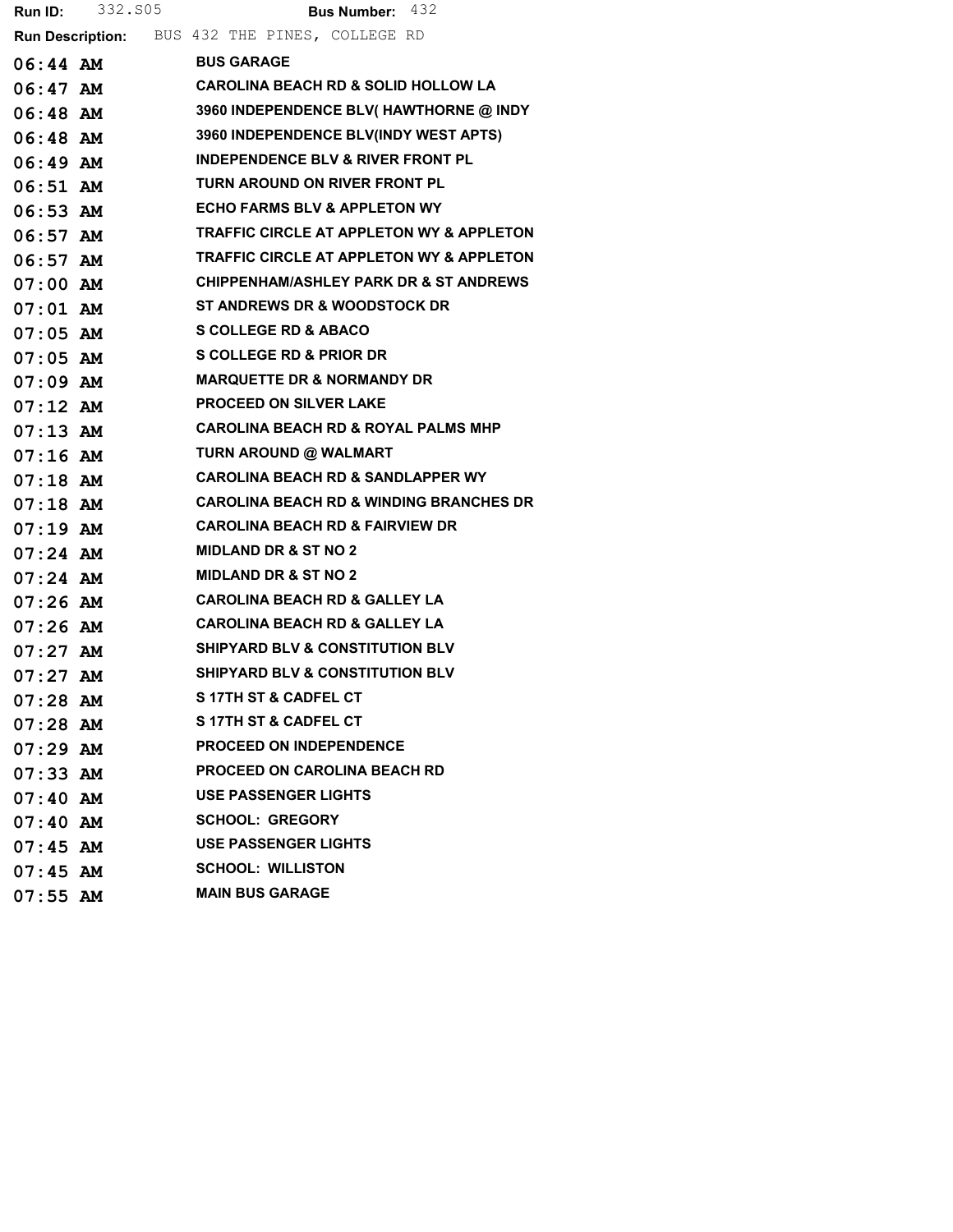|            | <b>Run ID:</b> 332.806 | Bus Number: 419                               |
|------------|------------------------|-----------------------------------------------|
|            |                        | Run Description: BUS 419 SUNSET PARK, TROY DR |
|            |                        | 07:14 AM MAIN BUS GARAGE                      |
|            |                        | 07:18 AM BELL ST & ADAMS ST                   |
|            |                        | 07:18 AM BELL ST & ADAMS ST                   |
|            |                        | 07:19 AM ADAMS ST & VIRGINIA AV(CLOSEST TO    |
|            | 07:20 AM               | <b>SOUTHERN BLV &amp; WASHINGTON ST</b>       |
|            | $07:20$ AM             | <b>SOUTHERN BLV &amp; WASHINGTON ST</b>       |
|            |                        | 07:20 AM WASHINGTON ST & CENTRAL BLV          |
| $07:21$ AM |                        | <b>WASHINGTON ST &amp; NORTH CAROLINA AV</b>  |
|            |                        | 07:22 AM PROCEED ON CAROLINA BEACH RD         |
|            |                        | 07:22 AM PROCEED ON TENNESSEE AVE             |
| $07:23$ AM |                        | <b>W LAKE SHORE DR &amp; WALDEN DR</b>        |
|            |                        | 07:23 AM W LAKE SHORE DR & WALDEN DR          |
|            | $07:27$ AM             | <b>PROCEED ON SILVER STREAM LN</b>            |
|            | $07:29$ AM             | <b>WELLINGTON AV &amp; TROY</b>               |
| $07:29$ AM |                        | <b>WELLINGTON AV &amp; TROY DR</b>            |
| $07:32$ AM |                        | <b>CANTERWOOD RD &amp; GLEN MEADE RD</b>      |
|            | $07:32$ AM             | <b>CANTERWOOD RD &amp; GLEN MEADE RD</b>      |
| $07:34$ AM |                        | 2061 E LAKE SHORE DR(CYPRESS GROVE APT)       |
| $07:34$ AM |                        | 2061 E LAKE SHORE DR(CYPRESS GROVE APTS)      |
|            | $07:38$ AM             | S 14TH ST (BETWEEN DAWSON & WOOSTER)          |
|            | $07:41$ AM             | <b>USE PASSENGER LIGHTS</b>                   |
|            |                        | 07:41 AM SCHOOL: GREGORY                      |
|            |                        | 07:45 AM USE PASSENGER LIGHTS                 |
|            | $07:45$ AM             | <b>SCHOOL: WILLISTON</b>                      |
| $07:54$ AM |                        | <b>MAIN BUS GARAGE</b>                        |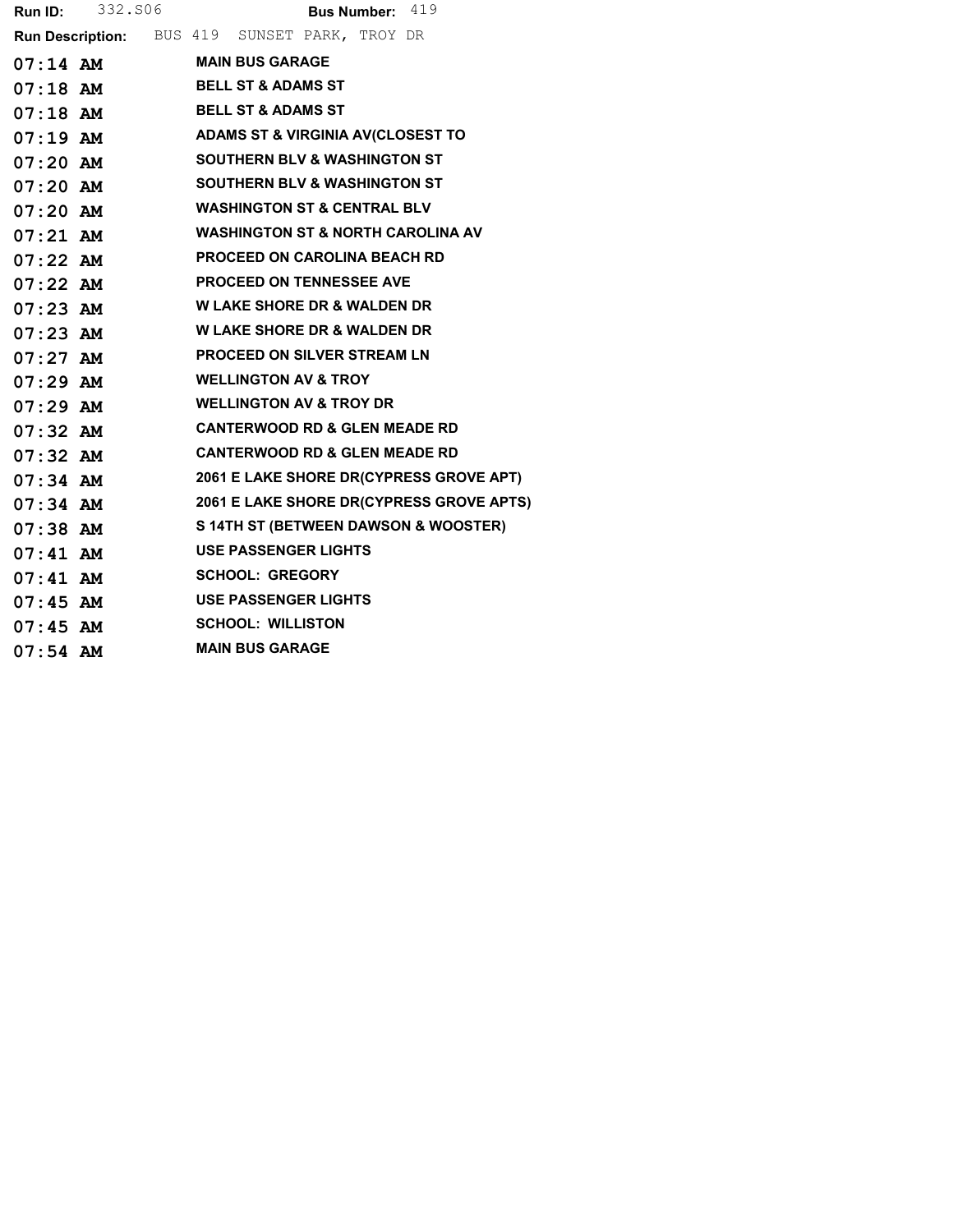|            |            | <b>Run ID:</b> 332. S11 <b>Bus Number:</b> 369        |
|------------|------------|-------------------------------------------------------|
|            |            | <b>Run Description:</b> BUS 369 GORDON RD, DARLINGTON |
|            | $02:41$ PM | Deadhead - NORTH BUS GARAGE                           |
|            |            | 02:41 PM NORTHERN BUS LOT                             |
|            | 03:00 PM   | <b>USE PASSENGER LIGHTS</b>                           |
|            | 03:00 PM   | <b>SCHOOL: GREGORY</b>                                |
|            | $03:03$ PM | <b>USE PASSENGER LIGHTS</b>                           |
| $03:03$ PM |            | <b>SCHOOL: WILLISTON</b>                              |
| $03:09$ PM |            | <b>PAULINE LA &amp; N 30TH ST</b>                     |
|            | $03:10$ PM | <b>EMORY ST &amp; CLAYTON PL</b>                      |
| $03:12$ PM |            | N 30TH ST & SPAULDING DR                              |
| $03:16$ PM |            | <b>STOP BETWEEN FROG POND &amp; BROAD</b>             |
|            |            | 03:16 PM DARLINGTON AV & BROAD ST                     |
| $03:16$ PM |            | <b>DARLINGTON AV &amp; BROAD ST</b>                   |
| $03:19$ PM |            | <b>PRINCESS PLACE DR &amp; CLAY ST</b>                |
| $03:19$ PM |            | <b>PRINCESS PLACE DR &amp; GREENDALE DR</b>           |
| $03:22$ PM |            | <b>NEW CENTRE DR &amp; AMBER JACK DR</b>              |
| $03:23$ PM |            | <b>NEW CENTRE DR &amp; DUNLEA CT</b>                  |
| $03:25$ PM |            | <b>LENNON DR &amp; YUCCA DR</b>                       |
|            | $03:27$ PM | <b>BOB KING DR/ DAPPLE CT &amp; NEW CENTRE DR</b>     |
| $03:32$ PM |            | <b>S CARDINAL DR &amp; CLEAR RUN DR</b>               |
| $03:34$ PM |            | <b>PROCEED ON ORIOLE DR</b>                           |
|            |            | 03:35 PM 420 RACINE DR (1ST DRIVEWAY)                 |
| $03:38$ PM |            | <b>RANDALL PKY &amp; GROUSE CT</b>                    |
| $03:40$ PM |            | <b>S KERR AV &amp; GREENWAY AV</b>                    |
|            | 03:40 PM   | <b>S KERR AV &amp; GREENWAY AV</b>                    |
| $03:41$ PM |            | 219 S KERR AV                                         |
| $03:41$ PM |            | 219 S KERR AV (PONDEROSA MHP)                         |
| $03:43$ PM |            | <b>LULLWATER DR &amp; LAMPPOST CIR</b>                |
| $03:49$ PM |            | <b>GREENTREE RD &amp; GREENTREE RD</b>                |
| $03:52$ PM |            | <b>N KERR AV &amp; ROSSMORE RD</b>                    |
| $03:54$ PM |            | 2017 FARLEY DR                                        |
| $03:55$ PM |            | <b>PROCEED ON N KERR</b>                              |
| $03:56$ PM |            | <b>GORDON RD &amp; GLADBROOK DR</b>                   |
| $04:03$ PM |            | <b>GORDON RD &amp; GORDON ACRES DR</b>                |
| $04:15$ PM |            | <b>NORTHERN BUS LOT</b>                               |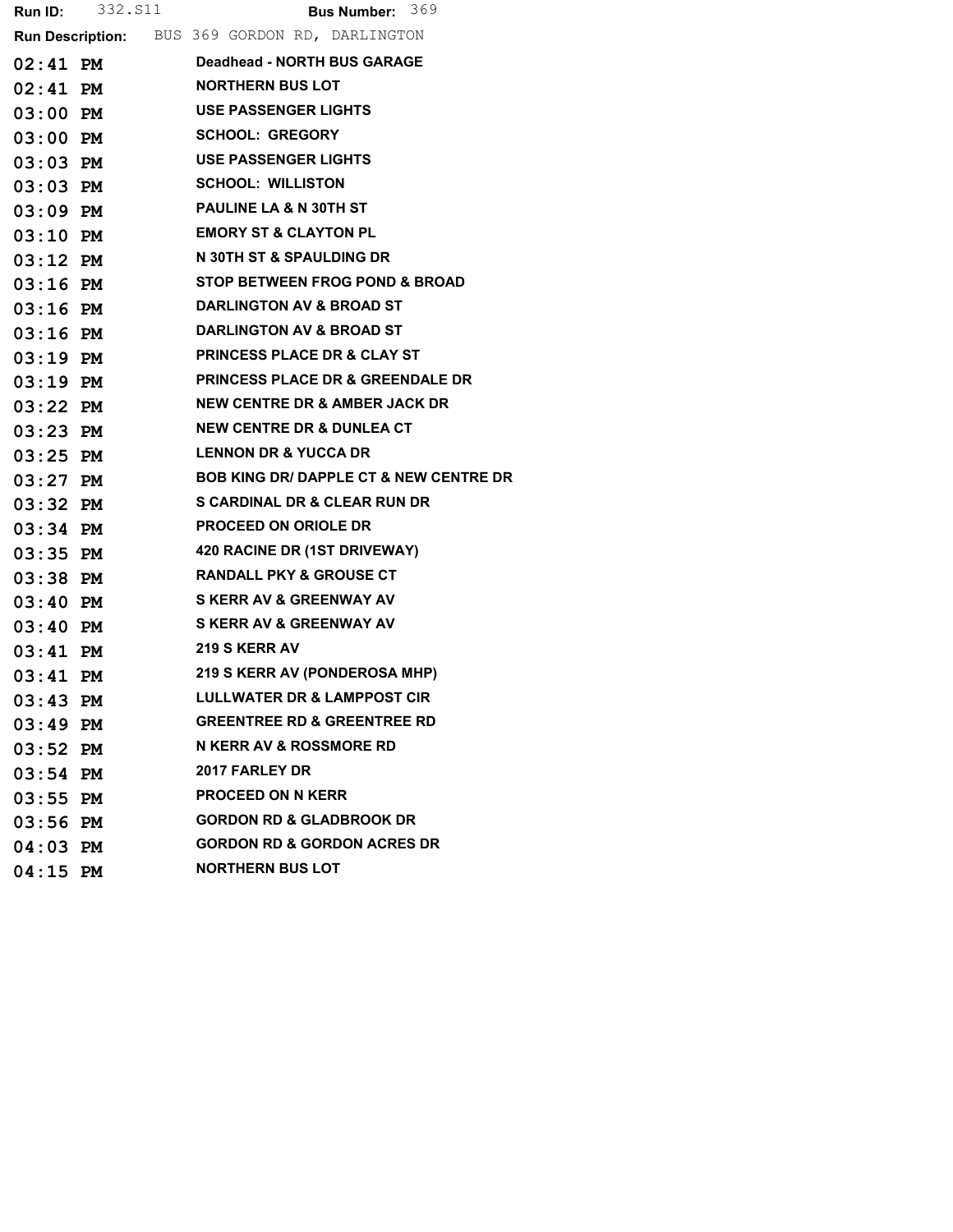| Run ID:    | 332.S12 | Bus Number: 381                                             |
|------------|---------|-------------------------------------------------------------|
|            |         | Run Description: BUS 381 GREENFIELD, DOWNTOWN, CASTLE HAYNE |
| 02:41 PM   |         | Deadhead - NORTH BUS GARAGE                                 |
| $02:41$ PM |         | <b>NORTHERN BUS LOT</b>                                     |
| 03:00 PM   |         | <b>USE PASSENGER LIGHTS</b>                                 |
| $03:00$ PM |         | <b>SCHOOL: GREGORY</b>                                      |
| 03:03 PM   |         | <b>USE PASSENGER LIGHTS</b>                                 |
| $03:03$ PM |         | <b>SCHOOL: WILLISTON</b>                                    |
| $03:07$ PM |         | <b>GREENFIELD ST &amp; S 14TH ST</b>                        |
| $03:07$ PM |         | <b>GREENFIELD ST &amp; S 12TH ST</b>                        |
| $03:08$ PM |         | <b>GREENFIELD ST &amp; PINECREST PKY</b>                    |
| 03:09 PM   |         | <b>S4TH ST &amp; MARSTELLAR ST</b>                          |
| $03:09$ PM |         | S 4TH ST & MARSTELLAR ST                                    |
| $03:11$ PM |         | <b>PROCEED ON MEARES</b>                                    |
| $03:11$ PM |         | <b>S 9TH ST &amp; MEARES ST</b>                             |
| $03:11$ PM |         | <b>S 9TH ST &amp; MEARES ST</b>                             |
| $03:12$ PM |         | S 8TH ST (BETWEEN DAWSON & WOOSTER)                         |
| $03:13$ PM |         | <b>PROCEED ON 10TH ST</b>                                   |
| $03:15$ PM |         | N 10TH ST & CHESTNUT ST                                     |
| $03:15$ PM |         | N 10TH ST & CHESTNUT ST                                     |
| $03:18$ PM |         | N 6TH ST & NIXON ST                                         |
| $03:18$ PM |         | N 6TH ST & NIXON ST                                         |
| $03:20$ PM |         | N 8TH ST & HANOVER ST                                       |
| 03:21 PM   |         | N 11TH ST & CAMPBELL ST                                     |
| $03:22$ PM |         | N 11TH ST & HALL ST                                         |
| 03:23 PM   |         | <b>KING ST &amp; LIVERPOOL ST</b>                           |
| $03:23$ PM |         | KING ST & LIVERPOOL ST                                      |
| $03:30$ PM |         | <b>CASTLE HAYNE RD &amp; HANOVER LAKES</b>                  |
| $03:36$ PM |         | <b>PROCEED ON ROCKHILL RD</b>                               |
| $03:36$ PM |         | <b>APPLE RD &amp; STONEY RD</b>                             |
| $03:36$ PM |         | <b>APPLE RD &amp; STONEY RD</b>                             |
| $03:37$ PM |         | <b>PROCEED ON STONEY</b>                                    |
| $03:50$ PM |         | <b>NORTHERN BUS LOT</b>                                     |
|            |         |                                                             |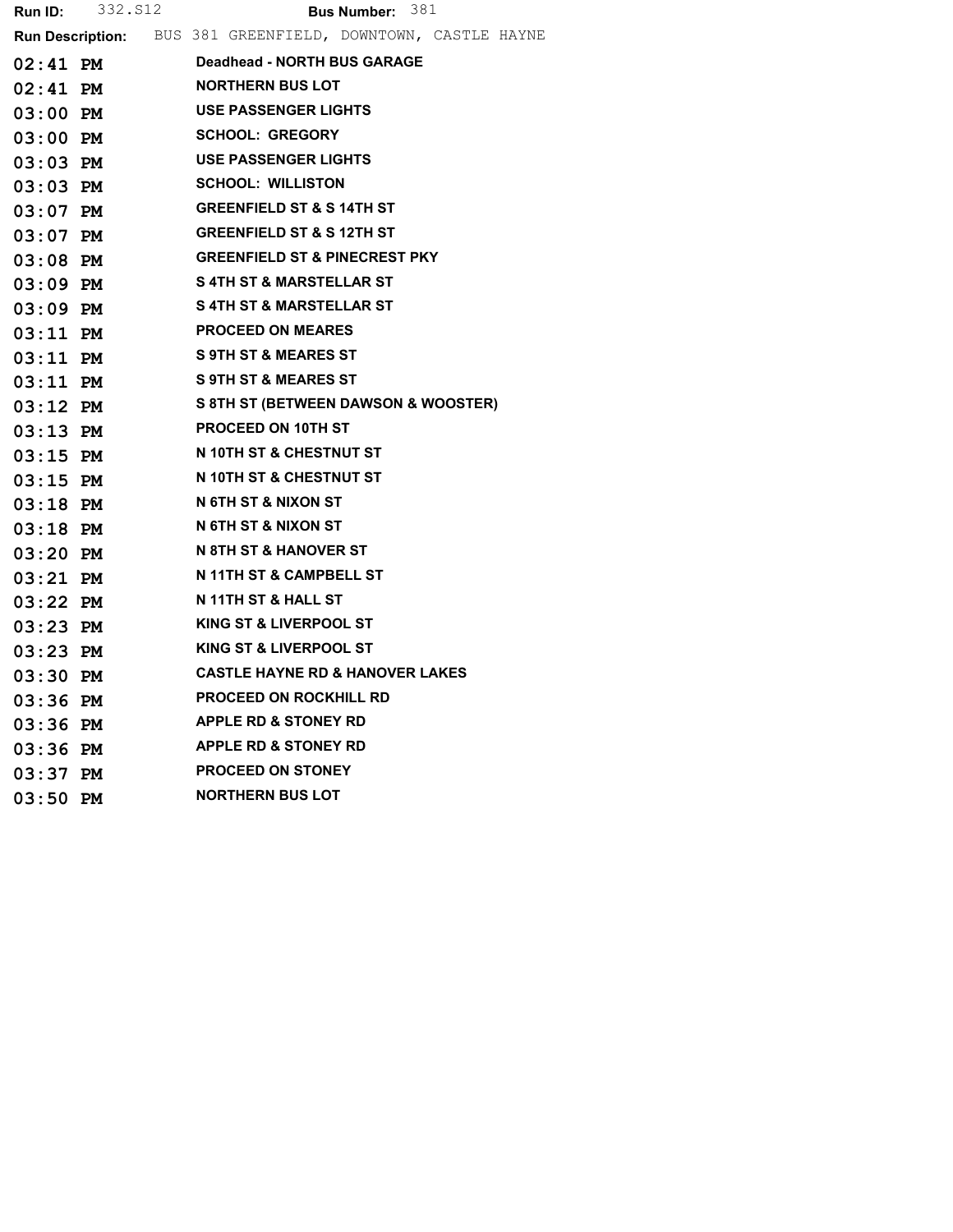|            | <b>Run ID:</b> 332. S13 | <b>Bus Number:</b> $458$                               |
|------------|-------------------------|--------------------------------------------------------|
|            |                         | Run Description: BUS 458 HANOVER LANDING, FOREST HILLS |
| 02:49 PM   |                         | <b>Deadhead - MAIN BUS GARAGE</b>                      |
|            | 02:49 PM                | <b>102 BUS GARAGE DR</b>                               |
| 03:00 PM   |                         | <b>USE PASSENGER LIGHTS</b>                            |
| 03:00 PM   |                         | <b>SCHOOL: GREGORY</b>                                 |
|            | $03:03$ PM              | <b>USE PASSENGER LIGHTS</b>                            |
| 03:03 PM   |                         | <b>SCHOOL: WILLISTON</b>                               |
| 03:07 PM   |                         | <b>OLEANDER DR &amp; COLUMBUS CIRCLE</b>               |
|            | 03:09 PM                | <b>COLONIAL DR &amp; CONFEDERATE DR</b>                |
| 03:12 PM   |                         | <b>MERCER AV &amp; WAKEFIELD RD</b>                    |
| 03:16 PM   |                         | <b>S KERR AV &amp; PATRICK AV</b>                      |
| 03:16 PM   |                         | <b>S KERR AV &amp; PATRICK AV</b>                      |
|            |                         | 03:16 PM 522 S KERR AV(CANDLEWYCK)                     |
|            | 03:16 PM                | <b>522 S KERR AV (CANDLEWYCK)</b>                      |
| 03:16 PM   |                         | <b>S KERR AV &amp; HOGGARD DR</b>                      |
|            | $03:21$ PM              | <b>HAWTHORNE DR &amp; PARK AV</b>                      |
| 03:22 PM   |                         | <b>WRIGHTSVILLE AV &amp; OAKLEAF DR</b>                |
| 03:25 PM   |                         | <b>WRIGHTSVILLE AV &amp; N 48TH ST</b>                 |
|            | 03:26 PM                | <b>PROCEED ON OLEANDER</b>                             |
| 03:29 PM   |                         | 39TH ST & WRIGHTSVILLE AV(BY SALON)                    |
| 03:29 PM   |                         | <b>WRIGHTSVILLE AV &amp; 41ST ST</b>                   |
| 03:31 PM   |                         | <b>WILSHIRE BLV &amp; MONTCLAIR DR</b>                 |
| 03:31 PM   |                         | <b>WILSHIRE BLV &amp; DOWNEY BRANCH LA</b>             |
| 03:32 PM   |                         | <b>3400 WILSHIRE BLV( HANOVER LANDING)</b>             |
| 03:32 PM   |                         | <b>HANOVER LANDING</b>                                 |
| 03:34 PM   |                         | <b>WRIGHTSVILLE AV &amp; CREEK APTS</b>                |
| $03:34$ PM |                         | <b>WRIGHTSVILLE AV &amp; KENT ST</b>                   |
| $03:35$ PM |                         | S 19TH ST & CASTLE ST                                  |
| $03:35$ PM |                         | <b>S19TH ST &amp; CASTLE ST</b>                        |
| 03:38 PM   |                         | S 16TH ST & LITTLE JOHN CIR                            |
| 03:43 PM   |                         | <b>CANTERBURY RD &amp; HAWTHORNE PL</b>                |
| $03:50$ PM |                         | <b>102 BUS GARAGE DR</b>                               |
| 03:50 PM   |                         | <b>102 BUS GARAGE DR</b>                               |
|            |                         |                                                        |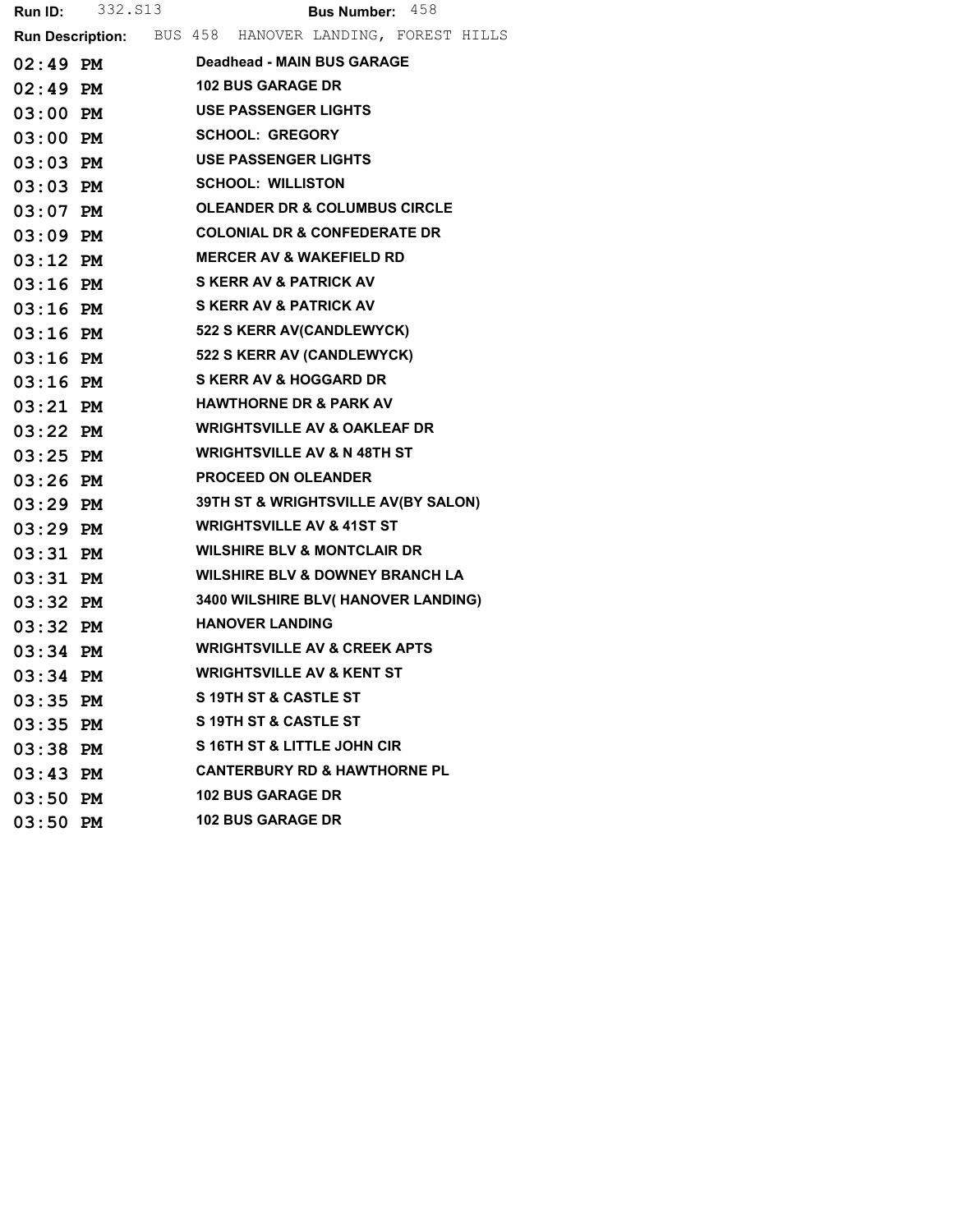|            | <b>Run ID:</b> 332. S14 |  |                          | <b>Bus Number:</b> $440$                                 |  |
|------------|-------------------------|--|--------------------------|----------------------------------------------------------|--|
|            |                         |  |                          | <b>Run Description:</b> BUS 440 DAVIE, RUTLEDGE, CALHOUN |  |
| $02:49$ PM |                         |  |                          | Deadhead - MAIN BUS GARAGE                               |  |
| $02:49$ PM |                         |  | <b>102 BUS GARAGE DR</b> |                                                          |  |
| $03:00$ PM |                         |  |                          | USE PASSENGER LIGHTS                                     |  |
| $03:00$ PM |                         |  | <b>SCHOOL: GREGORY</b>   |                                                          |  |
| $03:03$ PM |                         |  |                          | <b>USE PASSENGER LIGHTS</b>                              |  |
| $03:03$ PM |                         |  | <b>SCHOOL: WILLISTON</b> |                                                          |  |
| $03:11$ PM |                         |  |                          | <b>VANCE ST &amp; DAVIE DR</b>                           |  |
| $03:12$ PM |                         |  |                          | <b>VANCE ST &amp; DAVIE DR</b>                           |  |
| $03:12$ PM |                         |  |                          | <b>RUTLEDGE DR &amp; GRAHAM ST</b>                       |  |
| $03:12$ PM |                         |  |                          | <b>RUTLEDGE DR &amp; GRAHAM ST</b>                       |  |
| $03:13$ PM |                         |  |                          | <b>MARION DR &amp; CALHOUN DR</b>                        |  |
| $03:13$ PM |                         |  |                          | <b>MARION DR &amp; CALHOUN DR</b>                        |  |
| $03:14$ PM |                         |  | <b>102 BUS GARAGE DR</b> |                                                          |  |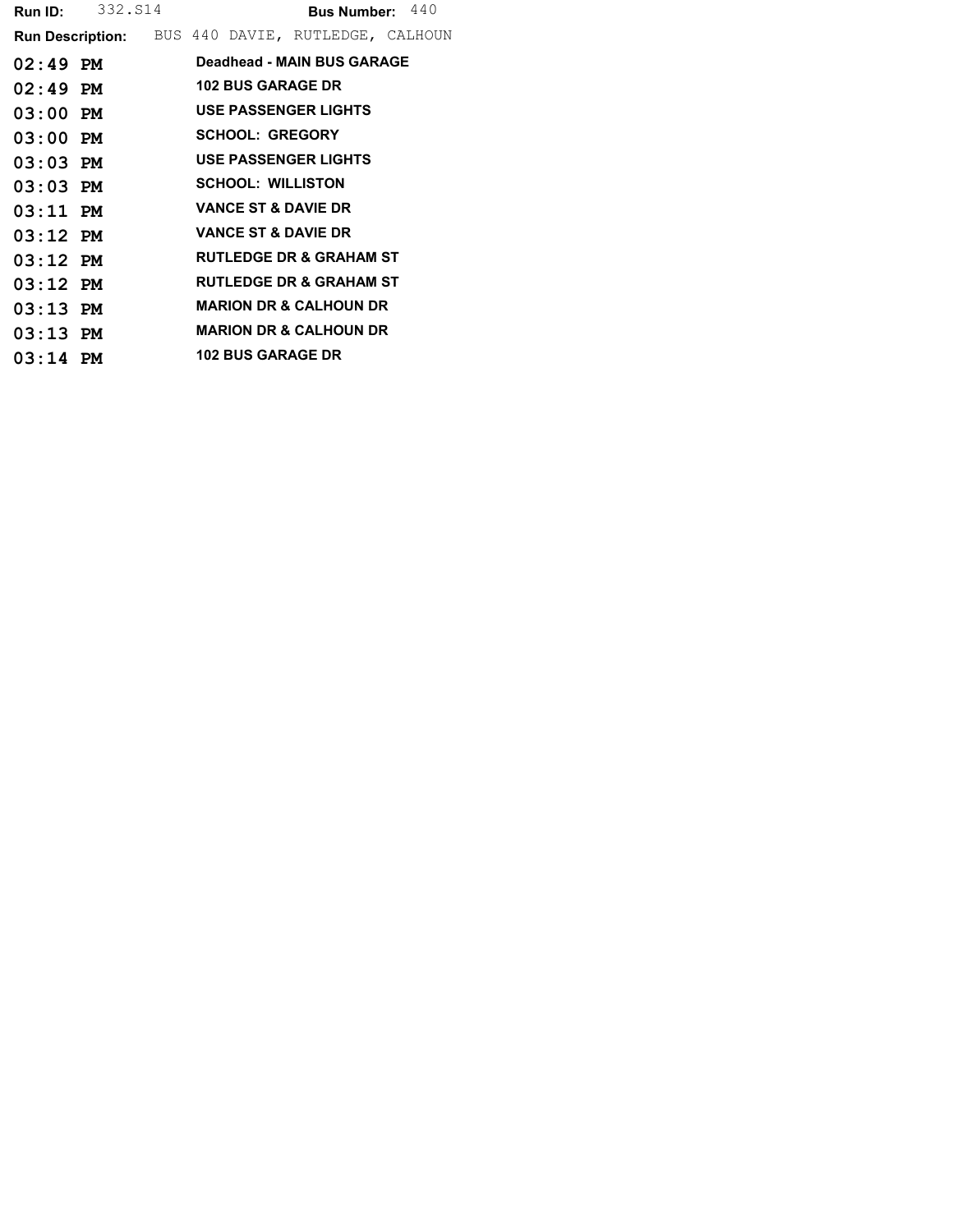| Run ID:    | 332.S15    | Bus Number: 432                                     |
|------------|------------|-----------------------------------------------------|
|            |            | Run Description: BUS 432 COLLEGE RD, THE PINES      |
| $02:49$ PM |            | Deadhead - MAIN BUS GARAGE                          |
| $02:49$ PM |            | <b>102 BUS GARAGE DR</b>                            |
| $03:00$ PM |            | <b>USE PASSENGER LIGHTS</b>                         |
| $03:00$ PM |            | <b>SCHOOL: GREGORY</b>                              |
| 03:03 PM   |            | <b>USE PASSENGER LIGHTS</b>                         |
| $03:03$ PM |            | <b>SCHOOL: WILLISTON</b>                            |
| $03:11$ PM |            | <b>SHIPYARD BLV &amp; CONSTITUTION BLV</b>          |
|            | $03:11$ PM | <b>SHIPYARD BLV &amp; CONSTITUTION BLV</b>          |
| $03:13$ PM |            | <b>MIDLAND DR &amp; ST NO 2</b>                     |
| $03:13$ PM |            | <b>MIDLAND DR &amp; ST NO 2</b>                     |
| $03:15$ PM |            | <b>CAROLINA BEACH RD &amp; SOLID HOLLOW LA</b>      |
|            | $03:16$ PM | 3960 INDEPENDENCE BLV( HAWTHORNE @ INDY             |
| $03:16$ PM |            | 3960 INDEPENDENCE BLV(INDY WEST APTS)               |
| $03:17$ PM |            | <b>INDEPENDENCE BLV &amp; RIVER FRONT PL</b>        |
| $03:19$ PM |            | TURN AROUND ON RIVER FRONT PL                       |
| $03:21$ PM |            | <b>ECHO FARMS BLV &amp; APPLETON WY</b>             |
| $03:25$ PM |            | <b>TRAFFIC CIRCLE AT APPLETON WY &amp; APPLETON</b> |
| $03:25$ PM |            | TRAFFIC CIRCLE AT APPLETON WY & APPLETON            |
| $03:28$ PM |            | <b>CHIPPENHAM/ASHLEY PARK DR &amp; ST ANDREWS</b>   |
| 03:29 PM   |            | <b>ST ANDREWS DR &amp; WOODSTOCK DR</b>             |
| $03:33$ PM |            | <b>S COLLEGE RD &amp; ABACO</b>                     |
| $03:33$ PM |            | <b>S COLLEGE RD &amp; PRIOR DR</b>                  |
| $03:37$ PM |            | <b>MARQUETTE DR &amp; NORMANDY DR</b>               |
| $03:39$ PM |            | <b>PROCEED ON SILVER LAKE</b>                       |
| $03:41$ PM |            | <b>CAROLINA BEACH RD &amp; ROYAL PALMS MHP</b>      |
| $03:44$ PM |            | TURN AROUND @ WALMART                               |
| $03:46$ PM |            | <b>CAROLINA BEACH RD &amp; SANDLAPPER WY</b>        |
| $03:46$ PM |            | <b>CAROLINA BEACH RD &amp; WINDING BRANCHES DR</b>  |
| $03:47$ PM |            | <b>CAROLINA BEACH RD &amp; FAIRVIEW DR</b>          |
| $03:51$ PM |            | <b>CAROLINA BEACH RD &amp; GALLEY LA</b>            |
| $03:51$ PM |            | <b>CAROLINA BEACH RD &amp; GALLEY LA</b>            |
| $03:53$ PM |            | <b>S17TH ST &amp; CADFEL CT</b>                     |
| $03:53$ PM |            | S 17TH ST & CADFEL CT                               |
| $03:55$ PM |            | <b>PROCEED ON CAROLINA BEACH RD</b>                 |
| $03:59$ PM |            | <b>102 BUS GARAGE DR</b>                            |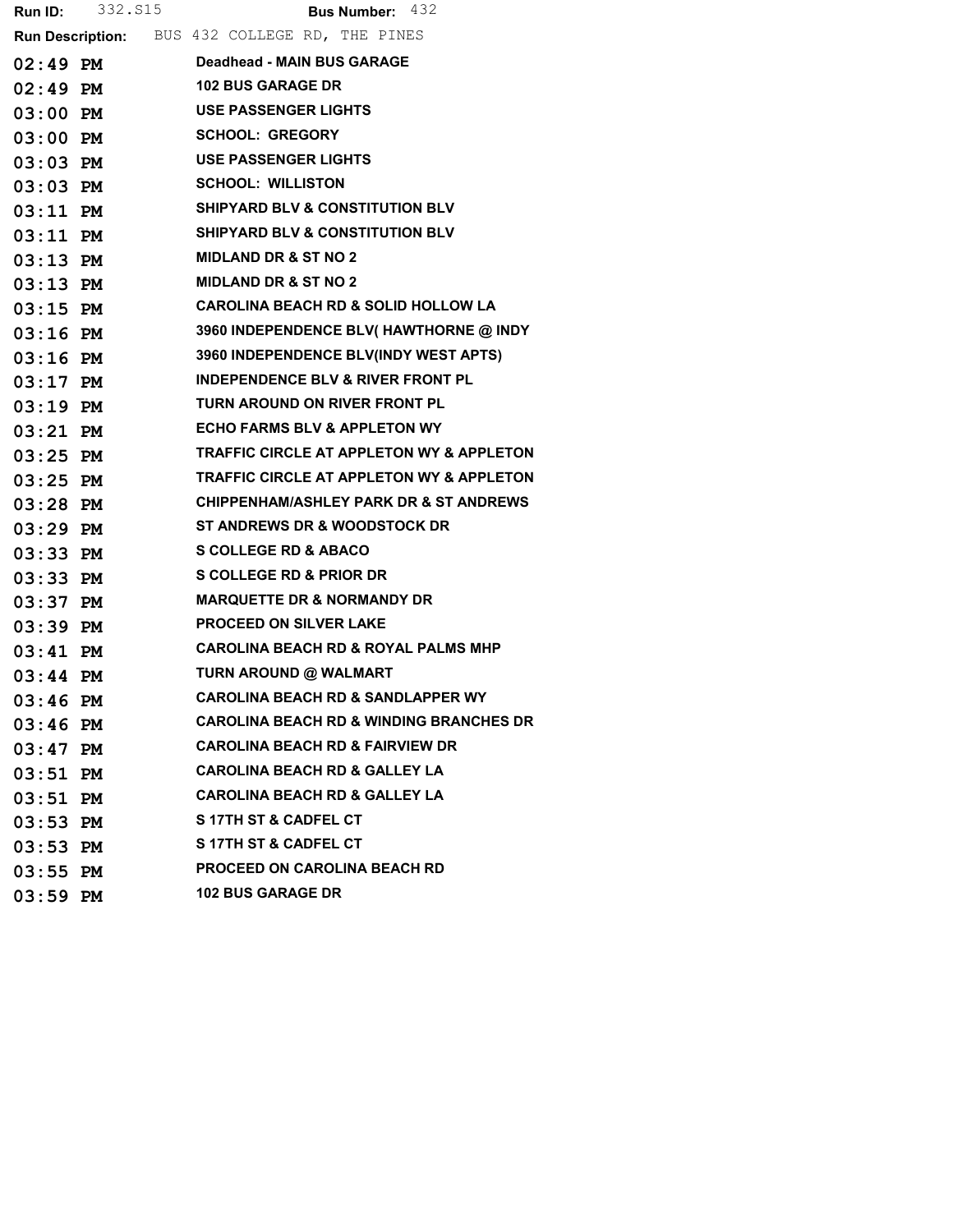|            | <b>Run ID:</b> 332. S16                       |                                              | Bus Number: 419 |                                               |
|------------|-----------------------------------------------|----------------------------------------------|-----------------|-----------------------------------------------|
|            | Run Description: BUS 419 SUNSET PARK, TROY DR |                                              |                 |                                               |
|            | 02:49 PM Deadhead - MAIN BUS GARAGE           |                                              |                 |                                               |
|            | $02:49$ PM                                    | <b>102 BUS GARAGE DR</b>                     |                 |                                               |
| $03:00$ PM |                                               | <b>USE PASSENGER LIGHTS</b>                  |                 |                                               |
| 03:00 PM   |                                               | <b>SCHOOL: GREGORY</b>                       |                 |                                               |
|            | $03:03$ PM                                    | <b>USE PASSENGER LIGHTS</b>                  |                 |                                               |
| $03:03$ PM |                                               | <b>SCHOOL: WILLISTON</b>                     |                 |                                               |
| $03:05$ PM |                                               | <b>PROCEED ON WOOSTER</b>                    |                 |                                               |
|            |                                               |                                              |                 | 03:07 PM S 14TH ST (BETWEEN DAWSON & WOOSTER) |
|            | $03:11$ PM                                    |                                              |                 | 2061 E LAKE SHORE DR(CYPRESS GROVE APTS)      |
|            | $03:11$ PM                                    |                                              |                 | 2061 E LAKE SHORE DR(CYPRESS GROVE APT)       |
| $03:14$ PM |                                               | <b>CANTERWOOD RD &amp; GLEN MEADE RD</b>     |                 |                                               |
| $03:14$ PM |                                               | <b>CANTERWOOD RD &amp; GLEN MEADE RD</b>     |                 |                                               |
| $03:17$ PM |                                               | <b>WELLINGTON AV &amp; TROY DR</b>           |                 |                                               |
| $03:17$ PM |                                               | <b>WELLINGTON AV &amp; TROY</b>              |                 |                                               |
|            | $03:22$ PM                                    | <b>W LAKE SHORE DR &amp; WALDEN DR</b>       |                 |                                               |
| $03:22$ PM |                                               | <b>W LAKE SHORE DR &amp; WALDEN DR</b>       |                 |                                               |
| $03:24$ PM |                                               | <b>WASHINGTON ST &amp; NORTH CAROLINA AV</b> |                 |                                               |
| $03:26$ PM |                                               | <b>WASHINGTON ST &amp; CENTRAL BLV</b>       |                 |                                               |
| $03:26$ PM |                                               | <b>SOUTHERN BLV &amp; WASHINGTON ST</b>      |                 |                                               |
|            | $03:26$ PM                                    | <b>SOUTHERN BLV &amp; WASHINGTON ST</b>      |                 |                                               |
| $03:27$ PM |                                               | <b>ADAMS ST &amp; VIRGINIA AV(CLOSEST TO</b> |                 |                                               |
| $03:27$ PM |                                               | <b>BELL ST &amp; ADAMS ST</b>                |                 |                                               |
| $03:27$ PM |                                               | <b>BELL ST &amp; ADAMS ST</b>                |                 |                                               |
| $03:31$ PM |                                               | <b>102 BUS GARAGE DR</b>                     |                 |                                               |
|            |                                               |                                              |                 |                                               |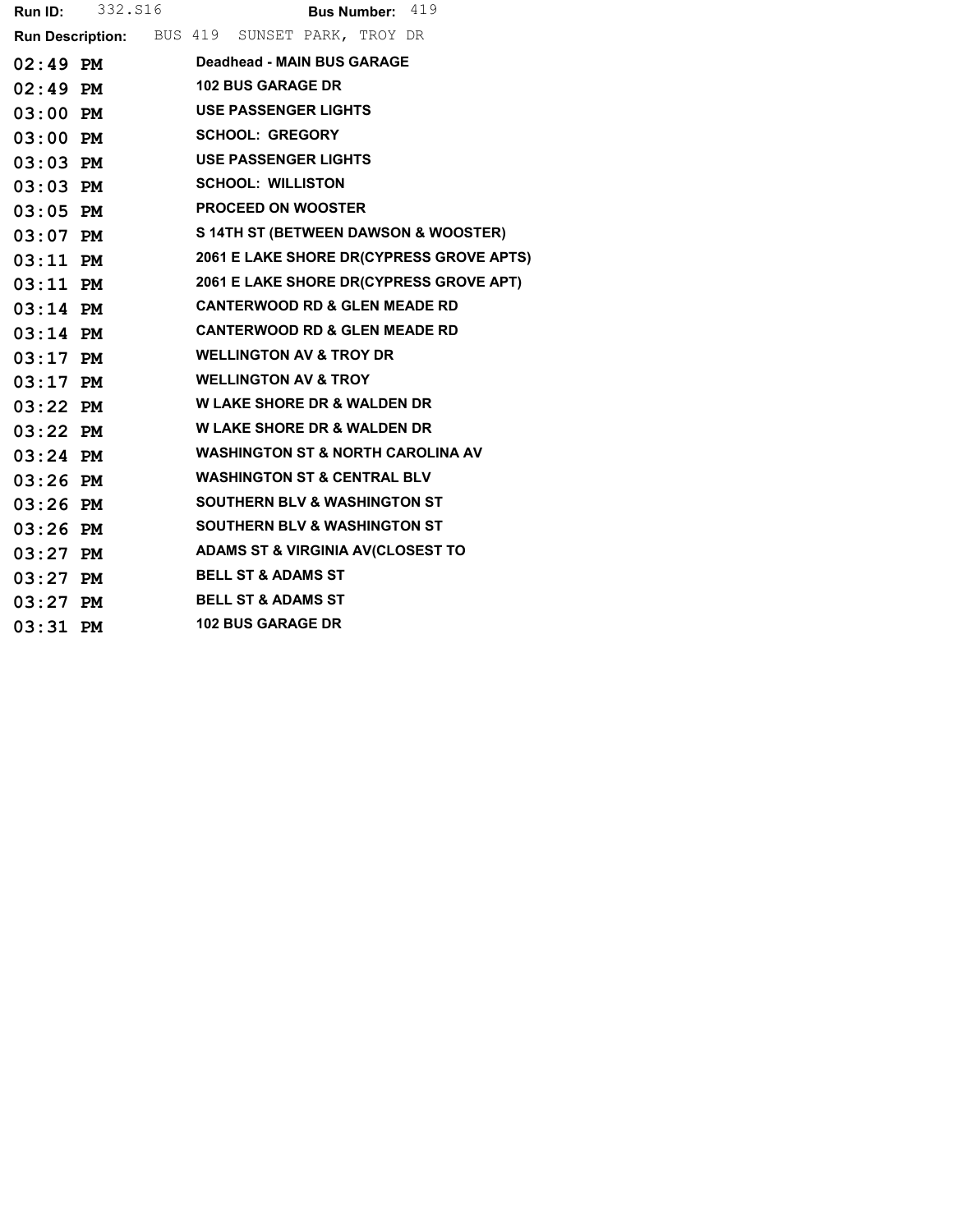| Run ID:    | 332.S80 |                                           | Bus Number: 398                      |  |
|------------|---------|-------------------------------------------|--------------------------------------|--|
|            |         | <b>Run Description:</b> 398 EC GREGORY AM |                                      |  |
| $07:00$ AM |         | <b>BUS GARAGE</b>                         |                                      |  |
| $07:03$ AM |         | <b>312 CALHOUN DR</b>                     |                                      |  |
| $07:16$ AM |         | 1604 S 12TH ST                            |                                      |  |
| $07:19$ AM |         |                                           | <b>GREENFIELD ST &amp; S 14TH ST</b> |  |
| $07:26$ AM |         |                                           | DARLINGTON AV & METTING RD           |  |
| $07:26$ AM |         | <b>3652 METTING RD</b>                    |                                      |  |
| $07:32$ AM |         | 522 S KERR AV                             |                                      |  |
| $07:36$ AM |         | 4195 SPIREA DR                            |                                      |  |
| $07:45$ AM |         | <b>SCHOOL: GREGORY</b>                    |                                      |  |
| $07:55$ AM |         | <b>BUS GARAGE</b>                         |                                      |  |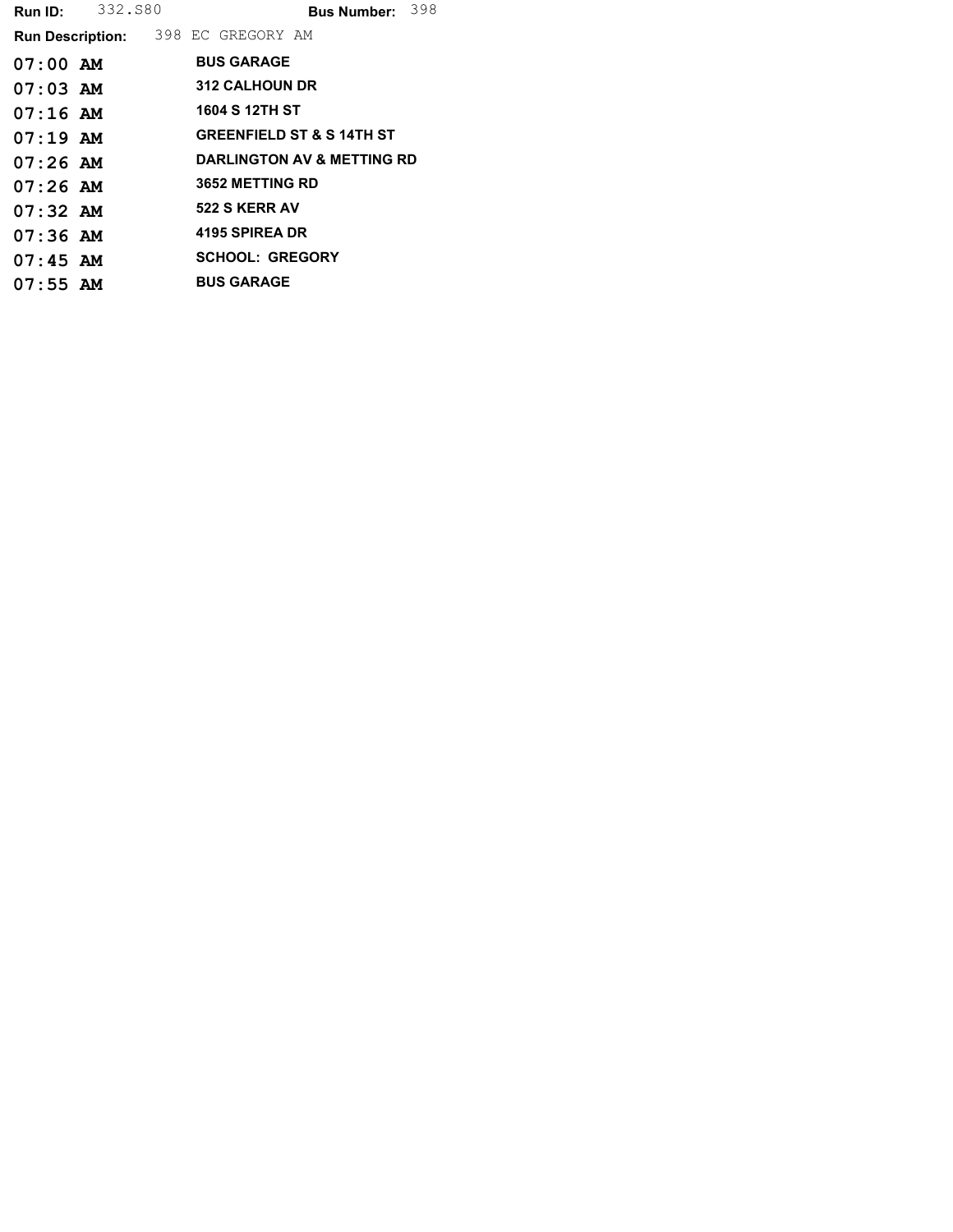| Run ID:    | 332.885                                       | Bus Number: 398 |  |  |                             |                                       |  |
|------------|-----------------------------------------------|-----------------|--|--|-----------------------------|---------------------------------------|--|
|            | <b>Run Description:</b> BUS 398 EC GREGORY PM |                 |  |  |                             |                                       |  |
| $02:49$ PM |                                               |                 |  |  | Deadhead - BUS GARAGE       |                                       |  |
| $02:49$ PM |                                               |                 |  |  | <b>BUS GARAGE</b>           |                                       |  |
| $03:00$ PM |                                               |                 |  |  | <b>SCHOOL: GREGORY</b>      |                                       |  |
| $03:07$ PM |                                               |                 |  |  | 4195 SPIREA DR              |                                       |  |
| $03:12$ PM |                                               |                 |  |  | 522 S KERR AV               |                                       |  |
| $03:17$ PM |                                               |                 |  |  | <b>3652 METTING RD</b>      |                                       |  |
| $03:20$ PM |                                               |                 |  |  |                             | <b>DARLINGTON AV &amp; METTING RD</b> |  |
| $03:37$ PM |                                               |                 |  |  | <b>4831 CASTLE HAYNE RD</b> |                                       |  |
| $03:52$ PM |                                               |                 |  |  |                             | <b>GREENFIELD ST &amp; S 14TH ST</b>  |  |
| $03:59$ PM |                                               |                 |  |  | 1604 S 12TH ST              |                                       |  |
| $04:09$ PM |                                               |                 |  |  | <b>312 CALHOUN DR</b>       |                                       |  |
| $04:11$ PM |                                               |                 |  |  | <b>102 BUS GARAGE DR</b>    |                                       |  |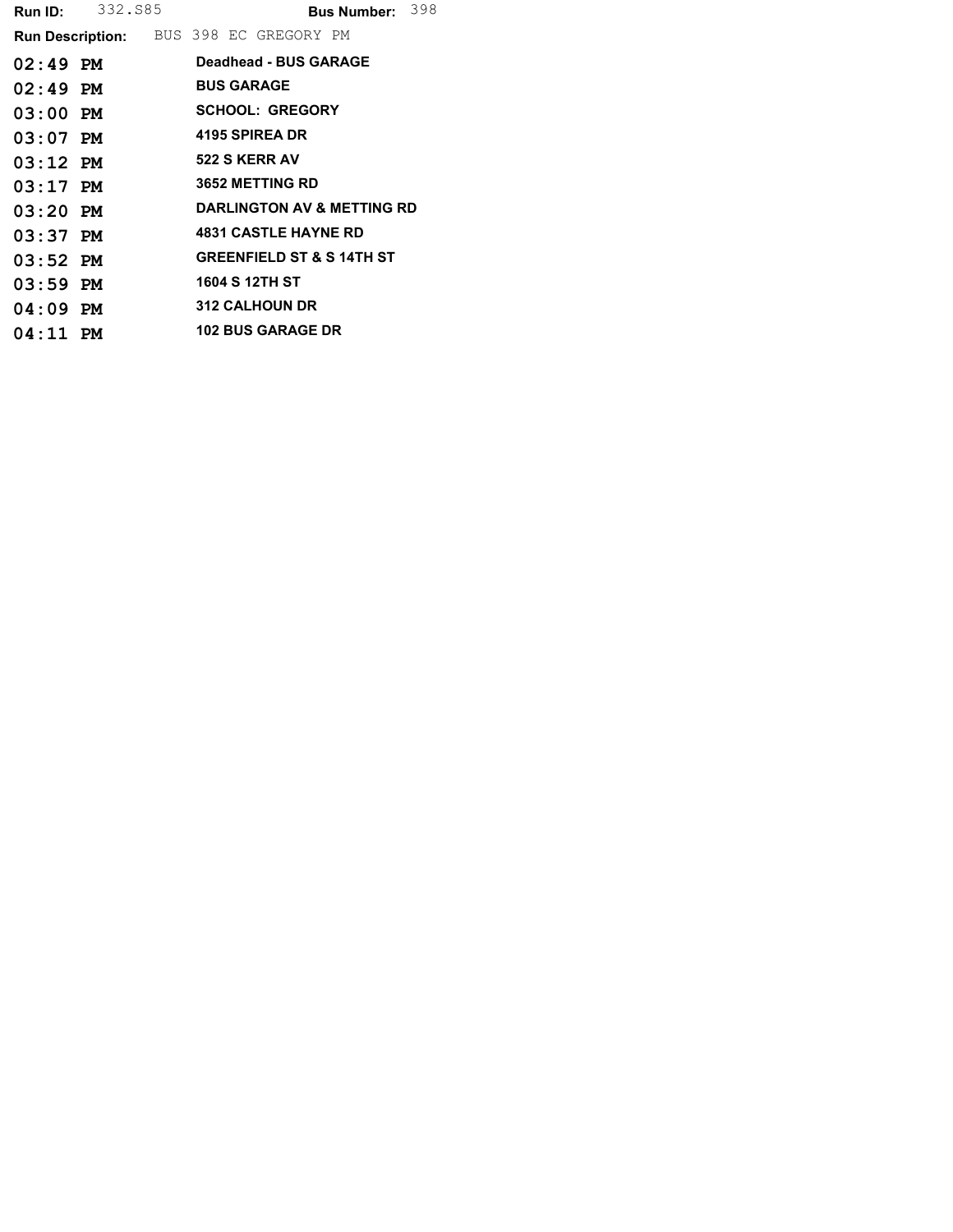**Run ID:** 332.S90 **Bus Number:** Run Description: MODIFIED DAY GREGORY ES 07:20 AM BUS GARAGE 07:31 AM 3629 METTING RD 07:40 AM SCHOOL: GREGORY 07:50 AM BUS GARAGE